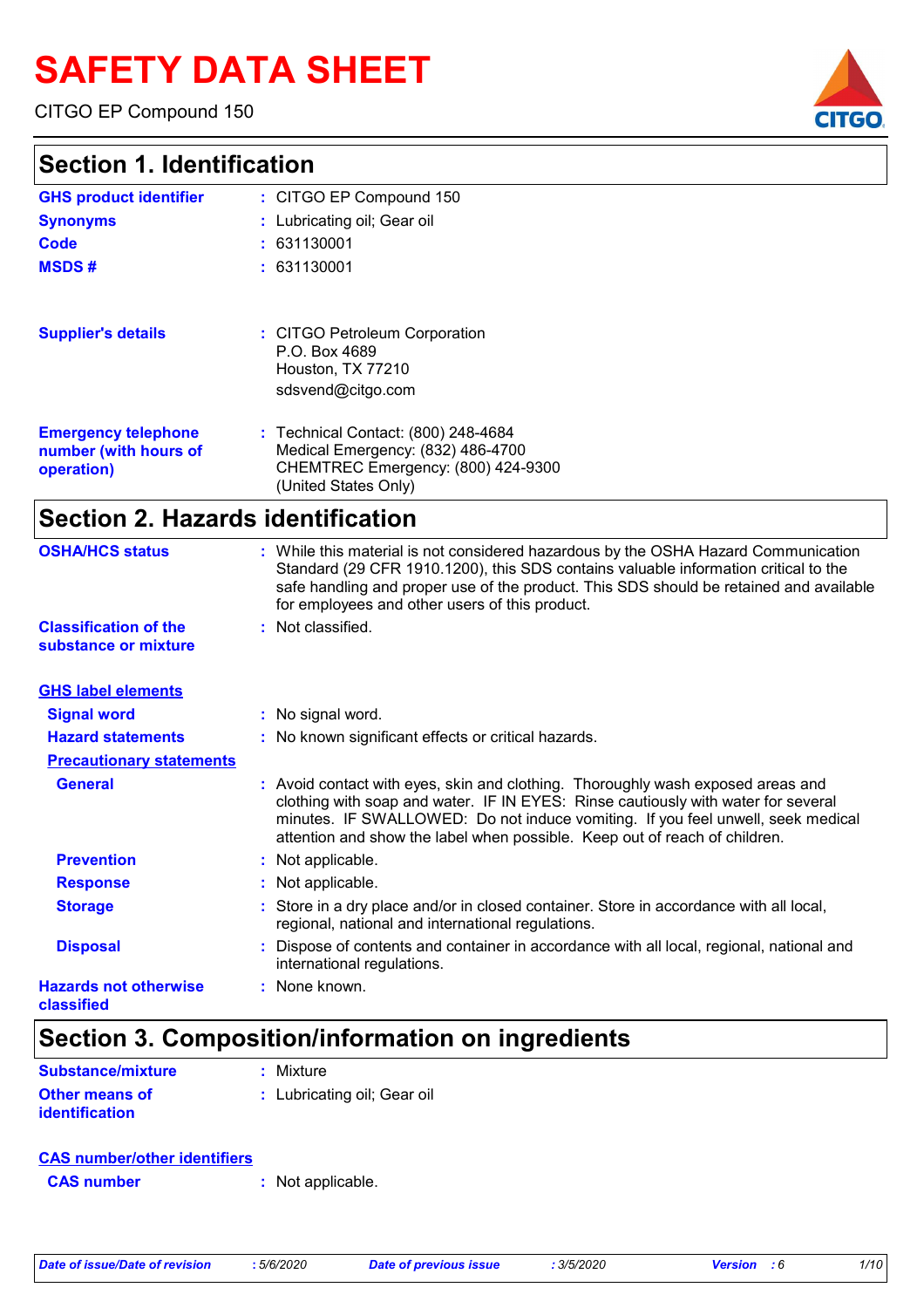### **Section 3. Composition/information on ingredients**

| <b>Ingredient name</b>                                 | %          | <b>CAS number</b> |
|--------------------------------------------------------|------------|-------------------|
| Distillates (petroleum), hydrotreated heavy paraffinic | 1≥50 - ≤75 | 64742-54-7        |
| Residual oils (petroleum), solvent-dewaxed             | I≥25 - ≤50 | 64742-62-7        |

Any concentration shown as a range is to protect confidentiality or is due to process variation.

**There are no additional ingredients present which, within the current knowledge of the supplier and in the concentrations applicable, are classified as hazardous to health or the environment and hence require reporting in this section.**

**Occupational exposure limits, if available, are listed in Section 8.**

### **Section 4. First aid measures**

#### **Description of necessary first aid measures**

| <b>Eye contact</b>  | : Immediately flush eyes with plenty of water, occasionally lifting the upper and lower<br>eyelids. Check for and remove any contact lenses. Get medical attention if irritation                                                       |  |
|---------------------|----------------------------------------------------------------------------------------------------------------------------------------------------------------------------------------------------------------------------------------|--|
| <b>Inhalation</b>   | : Remove victim to fresh air and keep at rest in a position comfortable for breathing. Get<br>medical attention if symptoms occur.                                                                                                     |  |
| <b>Skin contact</b> | : Flush contaminated skin with plenty of water. Remove contaminated clothing and<br>shoes. Get medical attention if symptoms occur.                                                                                                    |  |
| <b>Ingestion</b>    | : Wash out mouth with water. Remove victim to fresh air and keep at rest in a position<br>comfortable for breathing. Do not induce vomiting unless directed to do so by medical<br>personnel. Get medical attention if symptoms occur. |  |

#### **Most important symptoms/effects, acute and delayed**

| <b>Potential acute health effects</b> |                                                                                                                                |
|---------------------------------------|--------------------------------------------------------------------------------------------------------------------------------|
| Eye contact                           | : No known significant effects or critical hazards.                                                                            |
| <b>Inhalation</b>                     | : No known significant effects or critical hazards.                                                                            |
| <b>Skin contact</b>                   | : No known significant effects or critical hazards.                                                                            |
| <b>Ingestion</b>                      | : No known significant effects or critical hazards.                                                                            |
| <b>Over-exposure signs/symptoms</b>   |                                                                                                                                |
| Eye contact                           | : No specific data.                                                                                                            |
| <b>Inhalation</b>                     | : No specific data.                                                                                                            |
| <b>Skin contact</b>                   | : No specific data.                                                                                                            |
| <b>Ingestion</b>                      | No specific data.                                                                                                              |
|                                       | Indication of immediate medical attention and special treatment needed, if necessary                                           |
| <b>Notes to physician</b>             | : Treat symptomatically. Contact poison treatment specialist immediately if large<br>quantities have been ingested or inhaled. |
| <b>Specific treatments</b>            | : Treat symptomatically and supportively.                                                                                      |

**Protection of first-aiders :** No action shall be taken involving any personal risk or without suitable training.

### **See toxicological information (Section 11)**

### **Section 5. Fire-fighting measures**

| <b>Extinguishing media</b>                           |               |                                                                                       |            |                    |      |
|------------------------------------------------------|---------------|---------------------------------------------------------------------------------------|------------|--------------------|------|
| <b>Suitable extinguishing</b><br>media               |               | : Use an extinguishing agent suitable for the surrounding fire.                       |            |                    |      |
| Unsuitable extinguishing<br>media                    | : None known. |                                                                                       |            |                    |      |
| <b>Specific hazards arising</b><br>from the chemical |               | : In a fire or if heated, a pressure increase will occur and the container may burst. |            |                    |      |
| Date of issue/Date of revision                       | :5/6/2020     | <b>Date of previous issue</b>                                                         | : 3/5/2020 | <b>Version</b> : 6 | 2/10 |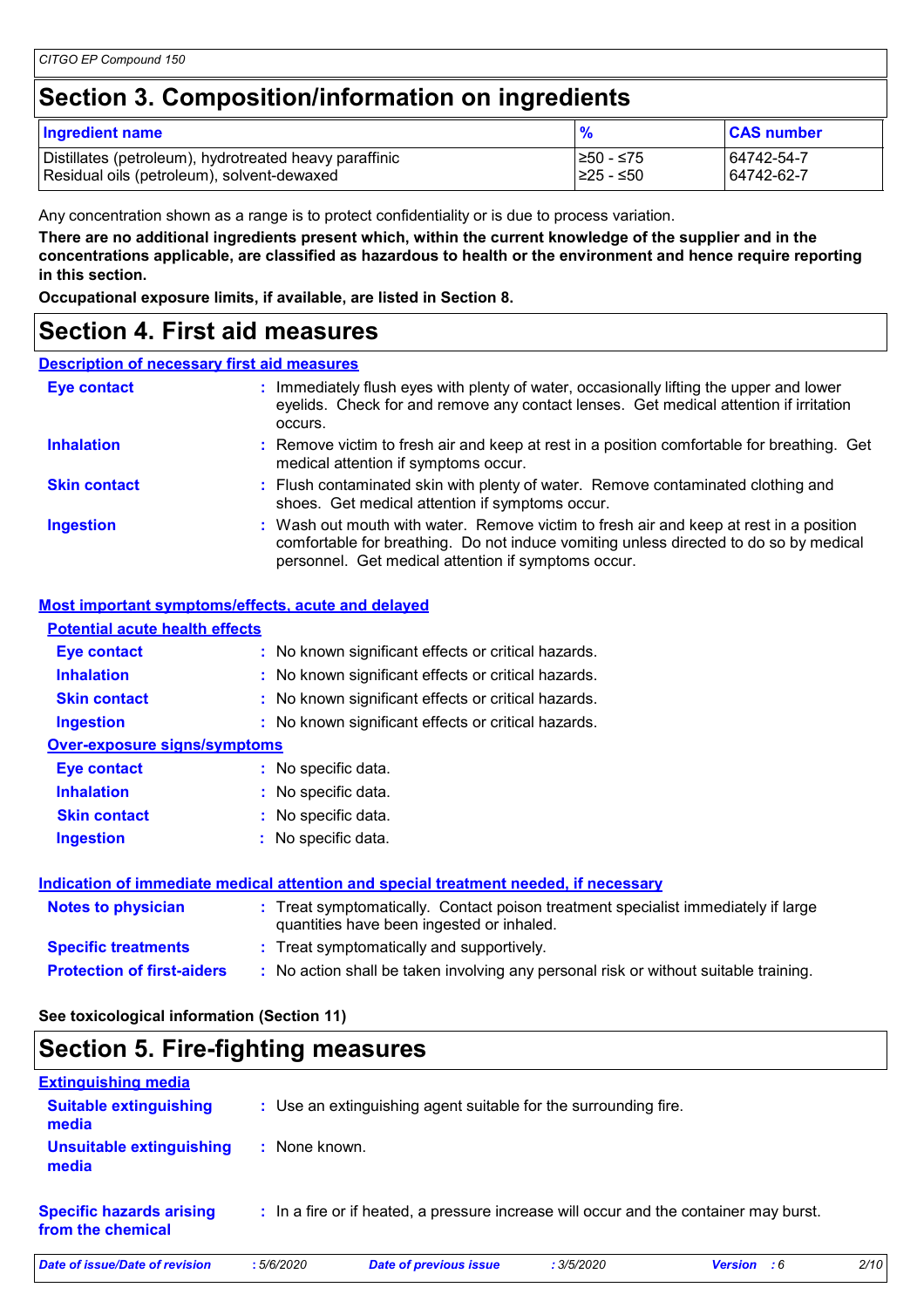### **Section 5. Fire-fighting measures**

| <b>Hazardous thermal</b><br>decomposition products       | No specific data.                                                                                                                                                                                   |
|----------------------------------------------------------|-----------------------------------------------------------------------------------------------------------------------------------------------------------------------------------------------------|
| <b>Special protective actions</b><br>for fire-fighters   | : Promptly isolate the scene by removing all persons from the vicinity of the incident if<br>there is a fire. No action shall be taken involving any personal risk or without suitable<br>training. |
| <b>Special protective</b><br>equipment for fire-fighters | : Fire-fighters should wear appropriate protective equipment and self-contained breathing<br>apparatus (SCBA) with a full face-piece operated in positive pressure mode.                            |
|                                                          |                                                                                                                                                                                                     |

### **Section 6. Accidental release measures**

|                                                              | <b>Personal precautions, protective equipment and emergency procedures</b>                                                                                                                                                                                                                                                                                                                                                                                                                                                                                                                 |
|--------------------------------------------------------------|--------------------------------------------------------------------------------------------------------------------------------------------------------------------------------------------------------------------------------------------------------------------------------------------------------------------------------------------------------------------------------------------------------------------------------------------------------------------------------------------------------------------------------------------------------------------------------------------|
| For non-emergency<br>personnel                               | : No action shall be taken involving any personal risk or without suitable training.<br>Evacuate surrounding areas. Keep unnecessary and unprotected personnel from<br>entering. Do not touch or walk through spilled material. Put on appropriate personal<br>protective equipment.                                                                                                                                                                                                                                                                                                       |
| For emergency responders                                     | : If specialized clothing is required to deal with the spillage, take note of any information in<br>Section 8 on suitable and unsuitable materials. See also the information in "For non-<br>emergency personnel".                                                                                                                                                                                                                                                                                                                                                                         |
| <b>Environmental precautions</b>                             | : Avoid dispersal of spilled material and runoff and contact with soil, waterways, drains<br>and sewers. Inform the relevant authorities if the product has caused environmental<br>pollution (sewers, waterways, soil or air).                                                                                                                                                                                                                                                                                                                                                            |
| <b>Methods and materials for containment and cleaning up</b> |                                                                                                                                                                                                                                                                                                                                                                                                                                                                                                                                                                                            |
| <b>Small spill</b>                                           | : Stop leak if without risk. Move containers from spill area. Dilute with water and mop up<br>if water-soluble. Alternatively, or if water-insoluble, absorb with an inert dry material and<br>place in an appropriate waste disposal container. Dispose of via a licensed waste<br>disposal contractor.                                                                                                                                                                                                                                                                                   |
| <b>Large spill</b>                                           | : Stop leak if without risk. Move containers from spill area. Prevent entry into sewers,<br>water courses, basements or confined areas. Wash spillages into an effluent treatment<br>plant or proceed as follows. Contain and collect spillage with non-combustible,<br>absorbent material e.g. sand, earth, vermiculite or diatomaceous earth and place in<br>container for disposal according to local regulations (see Section 13). Dispose of via a<br>licensed waste disposal contractor. Note: see Section 1 for emergency contact<br>information and Section 13 for waste disposal. |

### **Section 7. Handling and storage**

#### **Precautions for safe handling**

| <b>Protective measures</b><br><b>Advice on general</b><br>occupational hygiene   | : Put on appropriate personal protective equipment (see Section 8).<br>Eating, drinking and smoking should be prohibited in areas where this material is<br>handled, stored and processed. Workers should wash hands and face before eating,<br>drinking and smoking. Remove contaminated clothing and protective equipment before<br>entering eating areas. See also Section 8 for additional information on hygiene<br>measures.                                                                                                                                                                                                                                                                                                                                                                                                                                                                                               |
|----------------------------------------------------------------------------------|----------------------------------------------------------------------------------------------------------------------------------------------------------------------------------------------------------------------------------------------------------------------------------------------------------------------------------------------------------------------------------------------------------------------------------------------------------------------------------------------------------------------------------------------------------------------------------------------------------------------------------------------------------------------------------------------------------------------------------------------------------------------------------------------------------------------------------------------------------------------------------------------------------------------------------|
| <b>Conditions for safe storage,</b><br>including any<br><b>incompatibilities</b> | Store in accordance with local regulations. Store in original container protected from<br>direct sunlight in a dry, cool and well-ventilated area, away from incompatible materials<br>(see Section 10) and food and drink. Keep container tightly closed and sealed until<br>ready for use. Containers that have been opened must be carefully resealed and kept<br>upright to prevent leakage. Do not store in unlabeled containers. Use appropriate<br>containment to avoid environmental contamination. See Section 10 for incompatible<br>materials before handling or use.<br>Bulk Storage Conditions: Maintain all storage tanks in accordance with applicable<br>regulations. Use necessary controls to monitor tank inventories. Inspect all storage<br>tanks on a periodic basis. Test tanks and associated piping for tightness. Maintain the<br>automatic leak detection devices to assure proper working condition. |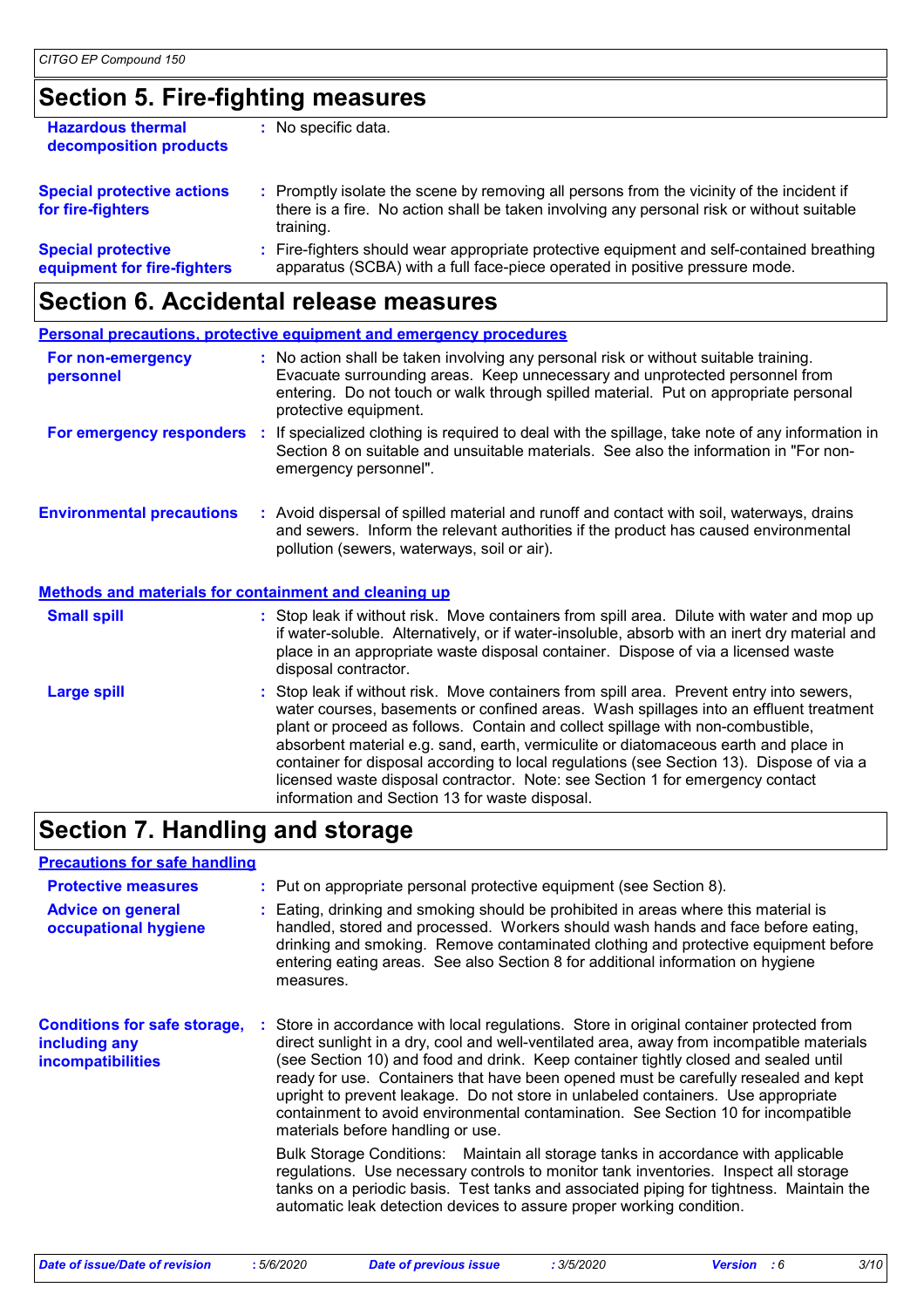### **Section 8. Exposure controls/personal protection**

#### **Control parameters**

#### **Occupational exposure limits**

| <b>Ingredient name</b>                                                                               |  |                                                                                                                                                                                                                                                                                                                                                                                                                                                                                                                                                   | <b>Exposure limits</b>                                                                                                                                                                                                                                                                                                                                                                                                                                                                                                                                                                                                                                  |  |
|------------------------------------------------------------------------------------------------------|--|---------------------------------------------------------------------------------------------------------------------------------------------------------------------------------------------------------------------------------------------------------------------------------------------------------------------------------------------------------------------------------------------------------------------------------------------------------------------------------------------------------------------------------------------------|---------------------------------------------------------------------------------------------------------------------------------------------------------------------------------------------------------------------------------------------------------------------------------------------------------------------------------------------------------------------------------------------------------------------------------------------------------------------------------------------------------------------------------------------------------------------------------------------------------------------------------------------------------|--|
| Distillates (petroleum), hydrotreated heavy paraffinic<br>Residual oils (petroleum), solvent-dewaxed |  |                                                                                                                                                                                                                                                                                                                                                                                                                                                                                                                                                   | ACGIH TLV (United States, 3/2018).<br>TWA: 5 mg/m <sup>3</sup> 8 hours. Form: Inhalable<br>fraction<br>OSHA PEL (United States, 5/2018).<br>TWA: 5 mg/m <sup>3</sup> 8 hours.<br>NIOSH REL (United States, 10/2016).<br>TWA: 5 mg/m <sup>3</sup> 10 hours. Form: Mist<br>STEL: 10 mg/m <sup>3</sup> 15 minutes. Form: Mist<br>ACGIH TLV (United States, 6/2013).<br>TWA: 5 mg/m <sup>3</sup> 8 hours. Form: Inhalable<br>fraction<br>NIOSH REL (United States, 4/2013).<br>TWA: 5 mg/m <sup>3</sup> 10 hours. Form: Mist<br>STEL: 10 mg/m <sup>3</sup> 15 minutes. Form: Mist<br>OSHA PEL (United States, 2/2013).<br>TWA: 5 mg/m <sup>3</sup> 8 hours. |  |
| <b>Appropriate engineering</b><br><b>controls</b>                                                    |  | contaminants.                                                                                                                                                                                                                                                                                                                                                                                                                                                                                                                                     | : Good general ventilation should be sufficient to control worker exposure to airborne                                                                                                                                                                                                                                                                                                                                                                                                                                                                                                                                                                  |  |
| <b>Environmental exposure</b><br><b>controls</b>                                                     |  | : Emissions from ventilation or work process equipment should be checked to ensure<br>they comply with the requirements of environmental protection legislation. In some<br>cases, vapor controls, filters or engineering modifications to the process equipment will<br>be necessary to reduce emissions to acceptable levels.                                                                                                                                                                                                                   |                                                                                                                                                                                                                                                                                                                                                                                                                                                                                                                                                                                                                                                         |  |
| <b>Individual protection measures</b>                                                                |  |                                                                                                                                                                                                                                                                                                                                                                                                                                                                                                                                                   |                                                                                                                                                                                                                                                                                                                                                                                                                                                                                                                                                                                                                                                         |  |
| <b>Hygiene measures</b>                                                                              |  | : Wash hands, forearms and face thoroughly after handling chemical products, before<br>eating, smoking and using the lavatory and at the end of the working period.<br>Appropriate techniques should be used to remove potentially contaminated clothing.<br>Wash contaminated clothing before reusing. Ensure that eyewash stations and safety<br>showers are close to the workstation location.                                                                                                                                                 |                                                                                                                                                                                                                                                                                                                                                                                                                                                                                                                                                                                                                                                         |  |
| <b>Eye/face protection</b>                                                                           |  | Safety glasses equipped with side shields are recommended as minimum protection in<br>industrial settings. If contact is possible, the following protection should be worn, unless<br>the assessment indicates a higher degree of protection: chemical splash goggles.<br>Safety eyewear complying with an approved standard should be used when a risk<br>assessment indicates this is necessary to avoid exposure to liquid splashes, mists,<br>gases or dusts. If inhalation hazards exist, a full-face respirator may be required<br>instead. |                                                                                                                                                                                                                                                                                                                                                                                                                                                                                                                                                                                                                                                         |  |
| <b>Skin protection</b>                                                                               |  |                                                                                                                                                                                                                                                                                                                                                                                                                                                                                                                                                   |                                                                                                                                                                                                                                                                                                                                                                                                                                                                                                                                                                                                                                                         |  |
| <b>Hand protection</b>                                                                               |  | : Chemical-resistant gloves complying with an approved standard should be worn at all<br>times when handling chemical products if a risk assessment indicates this is necessary.                                                                                                                                                                                                                                                                                                                                                                  |                                                                                                                                                                                                                                                                                                                                                                                                                                                                                                                                                                                                                                                         |  |
| <b>Body protection</b>                                                                               |  | : Personal protective equipment for the body should be selected based on the task being<br>performed and the risks involved and should be approved by a specialist before<br>handling this product.                                                                                                                                                                                                                                                                                                                                               |                                                                                                                                                                                                                                                                                                                                                                                                                                                                                                                                                                                                                                                         |  |
| <b>Other skin protection</b>                                                                         |  | : Avoid skin contact with liquid. Appropriate footwear and any additional skin protection<br>measures should be selected based on the task being performed and the risks involved<br>and should be approved by a specialist before handling this product. Leather boots are<br>not protective for liquid contact.                                                                                                                                                                                                                                 |                                                                                                                                                                                                                                                                                                                                                                                                                                                                                                                                                                                                                                                         |  |
| <b>Respiratory protection</b>                                                                        |  | : Avoid inhalation of gases, vapors, mists or dusts. Use a properly fitted, air-purifying or<br>supplied-air respirator complying with an approved standard if a risk assessment<br>indicates this is necessary. Respirator selection must be based on known or anticipated<br>exposure levels, the hazards of the product and the safe working limits of the selected<br>respirator.                                                                                                                                                             |                                                                                                                                                                                                                                                                                                                                                                                                                                                                                                                                                                                                                                                         |  |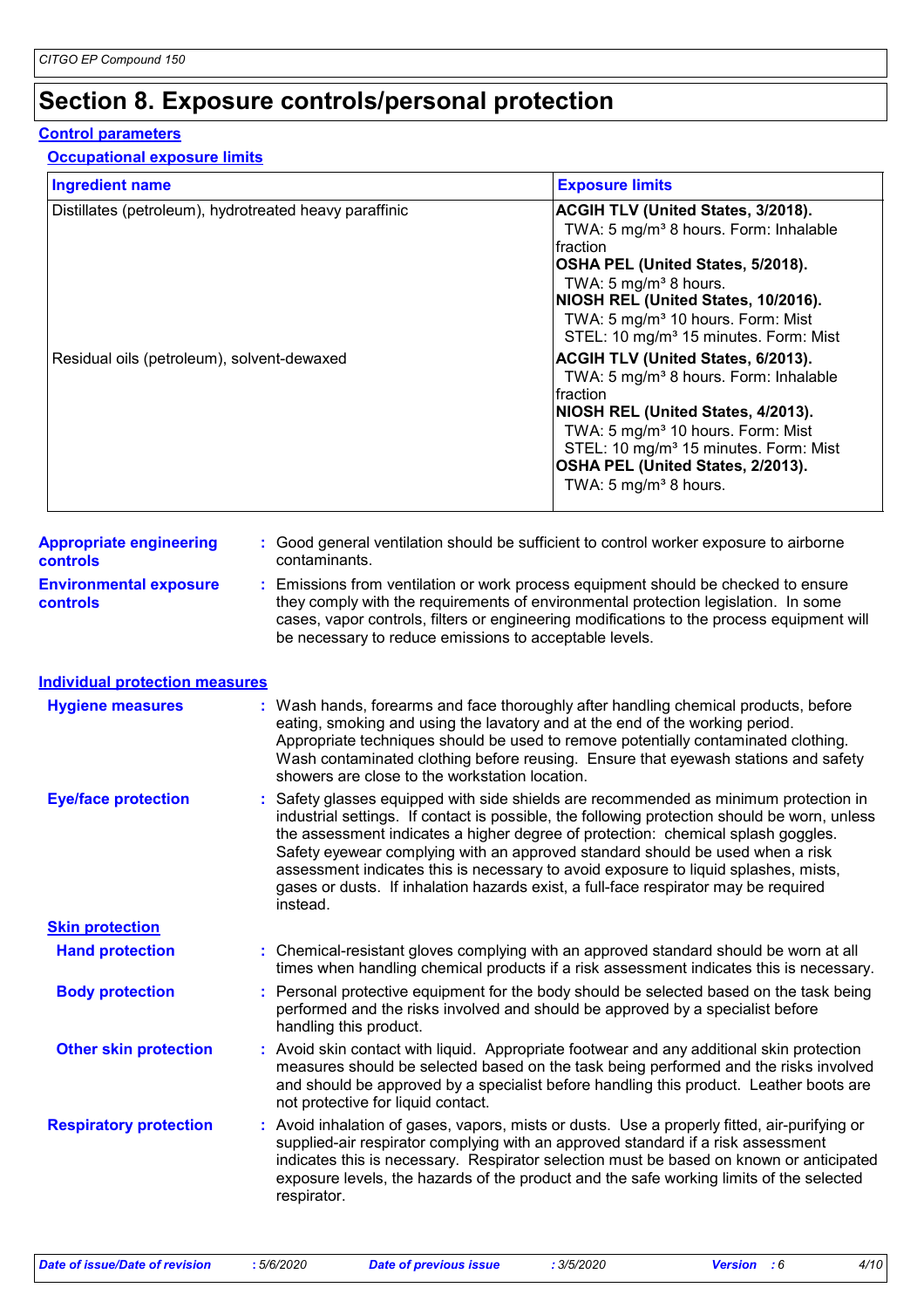### **Section 9. Physical and chemical properties**

| <b>Appearance</b>                               |                                                                                                                                                                                                                                                                                                                                                                                      |  |
|-------------------------------------------------|--------------------------------------------------------------------------------------------------------------------------------------------------------------------------------------------------------------------------------------------------------------------------------------------------------------------------------------------------------------------------------------|--|
| <b>Physical state</b>                           | : Liquid.                                                                                                                                                                                                                                                                                                                                                                            |  |
| <b>Color</b>                                    | $:$ Amber.                                                                                                                                                                                                                                                                                                                                                                           |  |
| <b>Odor</b>                                     | : Mild petroleum odor                                                                                                                                                                                                                                                                                                                                                                |  |
| pH                                              | : Not available.                                                                                                                                                                                                                                                                                                                                                                     |  |
| <b>Boiling point</b>                            | : Not available.                                                                                                                                                                                                                                                                                                                                                                     |  |
| <b>Flash point</b>                              | : Closed cup: $200^{\circ}$ C (392 $^{\circ}$ F) [Pensky-Martens.]<br>Open cup: 265°C (509°F) [Cleveland.]                                                                                                                                                                                                                                                                           |  |
| Lower and upper explosive<br>(flammable) limits | : Not available.                                                                                                                                                                                                                                                                                                                                                                     |  |
| <b>Vapor pressure</b>                           | $:$ <0.0013 kPa (<0.01 mm Hg) [room temperature]                                                                                                                                                                                                                                                                                                                                     |  |
| <b>Vapor density</b>                            | : $>1$ [Air = 1]                                                                                                                                                                                                                                                                                                                                                                     |  |
| <b>Relative density</b>                         | : 0.88                                                                                                                                                                                                                                                                                                                                                                               |  |
| <b>Density Ibs/gal</b>                          | $:$ Estimated 7.34 lbs/gal                                                                                                                                                                                                                                                                                                                                                           |  |
| Density gm/cm <sup>3</sup>                      | : Not available.                                                                                                                                                                                                                                                                                                                                                                     |  |
| <b>Gravity, <sup>o</sup>API</b>                 | $:$ Estimated 29 $@$ 60 F                                                                                                                                                                                                                                                                                                                                                            |  |
| <b>Solubility</b>                               | : Insoluble in the following materials: cold water.                                                                                                                                                                                                                                                                                                                                  |  |
| Flow time (ISO 2431)                            | : Not available.                                                                                                                                                                                                                                                                                                                                                                     |  |
| <b>Viscosity</b>                                | : Kinematic (40°C (104°F)): 1.5 cm <sup>2</sup> /s (150 cSt)                                                                                                                                                                                                                                                                                                                         |  |
| <b>Viscosity SUS</b>                            | : Estimated 695 SUS @104 F                                                                                                                                                                                                                                                                                                                                                           |  |
| $\sim$ $\sim$                                   | $\overline{a}$ $\overline{a}$ $\overline{a}$ $\overline{a}$ $\overline{a}$ $\overline{a}$ $\overline{a}$ $\overline{a}$ $\overline{a}$ $\overline{a}$ $\overline{a}$ $\overline{a}$ $\overline{a}$ $\overline{a}$ $\overline{a}$ $\overline{a}$ $\overline{a}$ $\overline{a}$ $\overline{a}$ $\overline{a}$ $\overline{a}$ $\overline{a}$ $\overline{a}$ $\overline{a}$ $\overline{$ |  |

### **Section 10. Stability and reactivity**

| <b>Reactivity</b>                                   | : Not expected to be Explosive, Self-Reactive, Self-Heating, or an Organic Peroxide<br>under US GHS Definition(s). |
|-----------------------------------------------------|--------------------------------------------------------------------------------------------------------------------|
| <b>Chemical stability</b>                           | : The product is stable.                                                                                           |
| <b>Possibility of hazardous</b><br><b>reactions</b> | : Under normal conditions of storage and use, hazardous reactions will not occur.                                  |
| <b>Conditions to avoid</b>                          | : No specific data.                                                                                                |
| <b>Incompatible materials</b>                       | : No specific data.                                                                                                |
| <b>Hazardous decomposition</b><br>products          | : Under normal conditions of storage and use, hazardous decomposition products should<br>not be produced.          |

### **Section 11. Toxicological information**

#### **Acute toxicity Information on toxicological effects**

| <b>Product/ingredient name</b>                            | <b>Result</b>                                                                                                                                                                                                                                                                                                                                                                                                                                                                                                                                                                                                                          | <b>Species</b> | <b>Dose</b> | <b>Exposure</b> |  |
|-----------------------------------------------------------|----------------------------------------------------------------------------------------------------------------------------------------------------------------------------------------------------------------------------------------------------------------------------------------------------------------------------------------------------------------------------------------------------------------------------------------------------------------------------------------------------------------------------------------------------------------------------------------------------------------------------------------|----------------|-------------|-----------------|--|
| Distillates (petroleum),<br>hydrotreated heavy paraffinic | LD50 Dermal                                                                                                                                                                                                                                                                                                                                                                                                                                                                                                                                                                                                                            | Rat            | >5000 mg/kg |                 |  |
|                                                           | LD50 Oral                                                                                                                                                                                                                                                                                                                                                                                                                                                                                                                                                                                                                              | Rat            | -5000 mg/kg |                 |  |
| <b>Conclusion/Summary</b>                                 | : Distillates (petroleum), hydrotreated heavy paraffinic: Mineral oil mists derived from<br>highly refined oils are reported to have low acute and sub-acute toxicities in animals.<br>Effects from single and short-term repeated exposures to high concentrations of mineral<br>oil mists well above applicable workplace exposure levels include lung inflammatory<br>reaction, lipoid granuloma formation and lipoid pneumonia. In acute and sub-acute<br>studies involving exposures to lower concentrations of mineral oil mists at or near<br>current work place exposure levels produced no significant toxicological effects. |                |             |                 |  |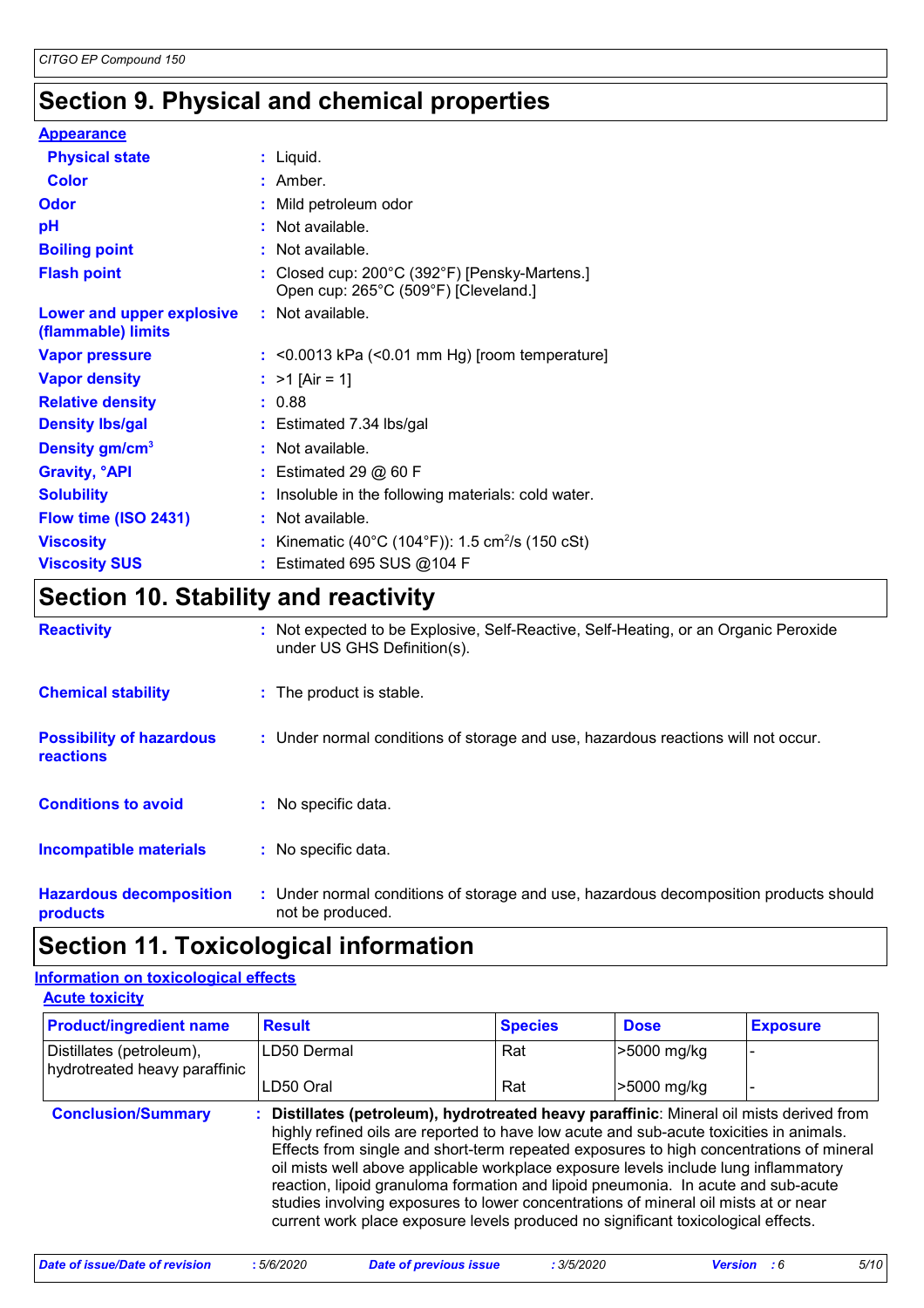### **Section 11. Toxicological information**

#### **Irritation/Corrosion**

#### Not available.

| <b>Skin</b><br><b>Eyes</b><br><b>Respiratory</b><br><b>Sensitization</b><br>Not available. | : No additional information.<br>: No additional information.<br>: No additional information. |
|--------------------------------------------------------------------------------------------|----------------------------------------------------------------------------------------------|
| <b>Skin</b><br><b>Respiratory</b><br><b>Mutagenicity</b><br>Not available.                 | : No additional information.<br>: No additional information.                                 |
| <b>Conclusion/Summary</b>                                                                  | : No additional information.                                                                 |
| <b>Carcinogenicity</b><br>Not available.                                                   |                                                                                              |
| <b>Conclusion/Summary</b><br><b>Reproductive toxicity</b><br>Not available.                | : No additional information.                                                                 |
| <b>Conclusion/Summary</b><br><b>Teratogenicity</b><br>Not available.                       | : No additional information.                                                                 |
| <b>Conclusion/Summary</b>                                                                  | : No additional information.                                                                 |
| <b>Specific target organ toxicity (single exposure)</b><br>Not available.                  |                                                                                              |
| <b>Specific target organ toxicity (repeated exposure)</b><br>Not available.                |                                                                                              |
| <b>Aspiration hazard</b><br>Not available.                                                 |                                                                                              |
| <b>Information on the likely : Not available.</b><br>routes of exposure                    |                                                                                              |
| <b>Potential acute health effects</b>                                                      |                                                                                              |
| <b>Eye contact</b>                                                                         | : No known significant effects or critical hazards.                                          |
| <b>Inhalation</b>                                                                          | No known significant effects or critical hazards.                                            |
| <b>Skin contact</b>                                                                        | No known significant effects or critical hazards.                                            |
| <b>Ingestion</b>                                                                           | : No known significant effects or critical hazards.                                          |
|                                                                                            | <b>Symptoms related to the physical, chemical and toxicological characteristics</b>          |
| <b>Eye contact</b>                                                                         | : No specific data.                                                                          |
| <b>Inhalation</b>                                                                          | No specific data.                                                                            |
| <b>Skin contact</b>                                                                        | No specific data.                                                                            |
| <b>Ingestion</b>                                                                           | No specific data.                                                                            |

#### **Delayed and immediate effects and also chronic effects from short and long term exposure Short term exposure**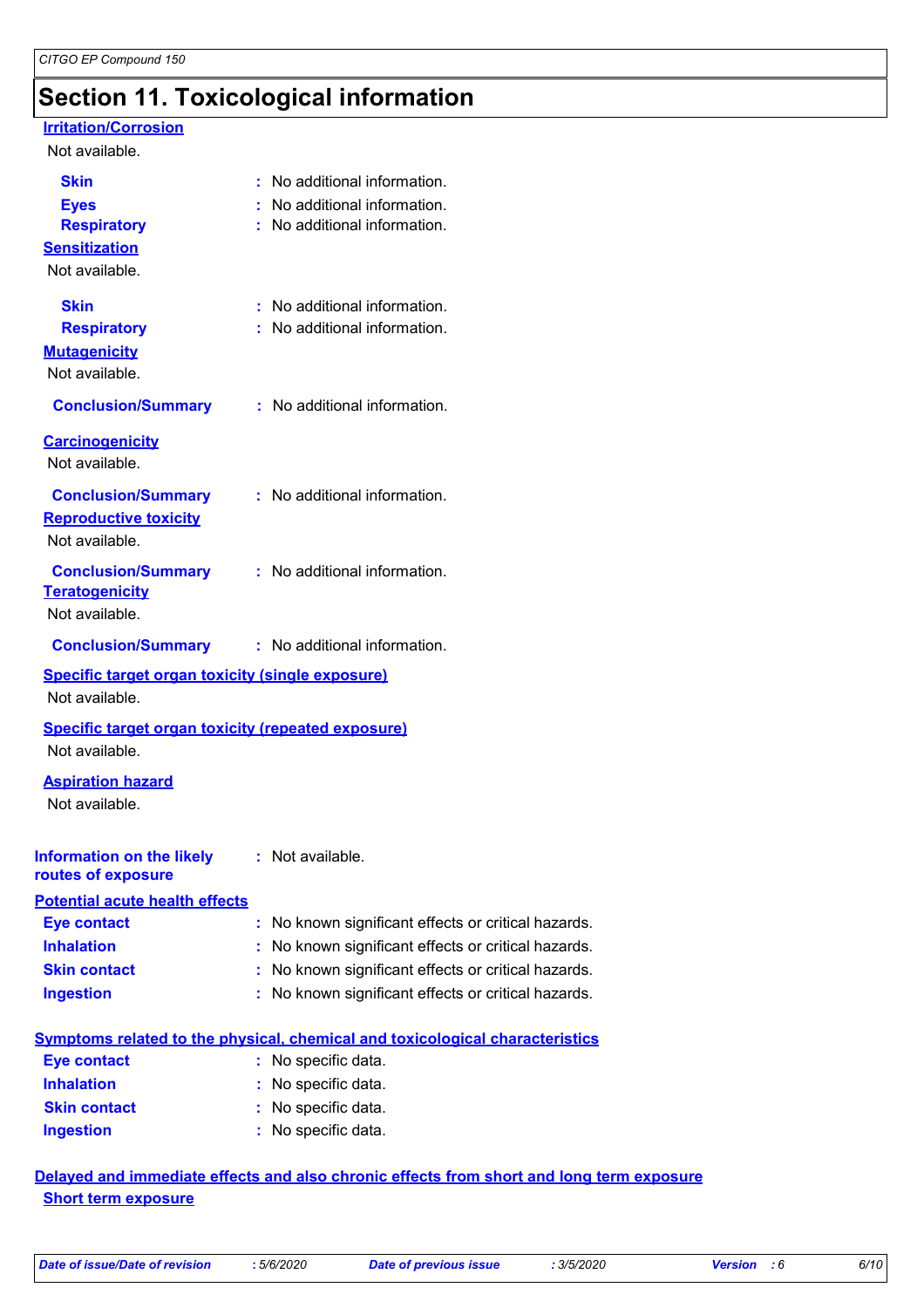### **Section 11. Toxicological information**

| <b>Potential immediate</b><br><b>effects</b>      | : Not available.                                    |
|---------------------------------------------------|-----------------------------------------------------|
| <b>Potential delayed effects</b>                  | $:$ Not available.                                  |
| Long term exposure                                |                                                     |
| <b>Potential immediate</b><br><b>effects</b>      | : Not available.                                    |
| <b>Potential delayed effects : Not available.</b> |                                                     |
| <b>Potential chronic health effects</b>           |                                                     |
| Not available.                                    |                                                     |
| <b>General</b>                                    | : No known significant effects or critical hazards. |
| <b>Carcinogenicity</b>                            | : No known significant effects or critical hazards. |
| <b>Mutagenicity</b>                               | : No known significant effects or critical hazards. |
| <b>Teratogenicity</b>                             | : No known significant effects or critical hazards. |
| <b>Developmental effects</b>                      | No known significant effects or critical hazards.   |
| <b>Fertility effects</b>                          | No known significant effects or critical hazards.   |
|                                                   |                                                     |

## **Section 12. Ecological information**

| <b>Toxicity</b><br>Not available.                                                  |                  |
|------------------------------------------------------------------------------------|------------------|
| <b>Conclusion/Summary</b>                                                          | : Not available. |
| <b>Persistence and degradability</b><br><b>Conclusion/Summary</b>                  | : Not available. |
| <b>Bioaccumulative potential</b><br>Not available.                                 |                  |
| <b>Mobility in soil</b><br><b>Soil/water partition</b><br><b>coefficient (Koc)</b> | : Not available. |

**Other adverse effects** : No known significant effects or critical hazards.

### **Section 13. Disposal considerations**

| <b>Disposal methods</b> | : The generation of waste should be avoided or minimized wherever possible. Disposal<br>of this product, solutions and any by-products should at all times comply with the<br>requirements of environmental protection and waste disposal legislation and any<br>regional local authority requirements. Dispose of surplus and non-recyclable products<br>via a licensed waste disposal contractor. Waste should not be disposed of untreated to<br>the sewer unless fully compliant with the requirements of all authorities with jurisdiction.<br>Waste packaging should be recycled. Incineration or landfill should only be considered<br>when recycling is not feasible. This material and its container must be disposed of in a<br>safe way. Empty containers or liners may retain some product residues. Avoid<br>dispersal of spilled material and runoff and contact with soil, waterways, drains and |
|-------------------------|-----------------------------------------------------------------------------------------------------------------------------------------------------------------------------------------------------------------------------------------------------------------------------------------------------------------------------------------------------------------------------------------------------------------------------------------------------------------------------------------------------------------------------------------------------------------------------------------------------------------------------------------------------------------------------------------------------------------------------------------------------------------------------------------------------------------------------------------------------------------------------------------------------------------|
|                         | sewers.                                                                                                                                                                                                                                                                                                                                                                                                                                                                                                                                                                                                                                                                                                                                                                                                                                                                                                         |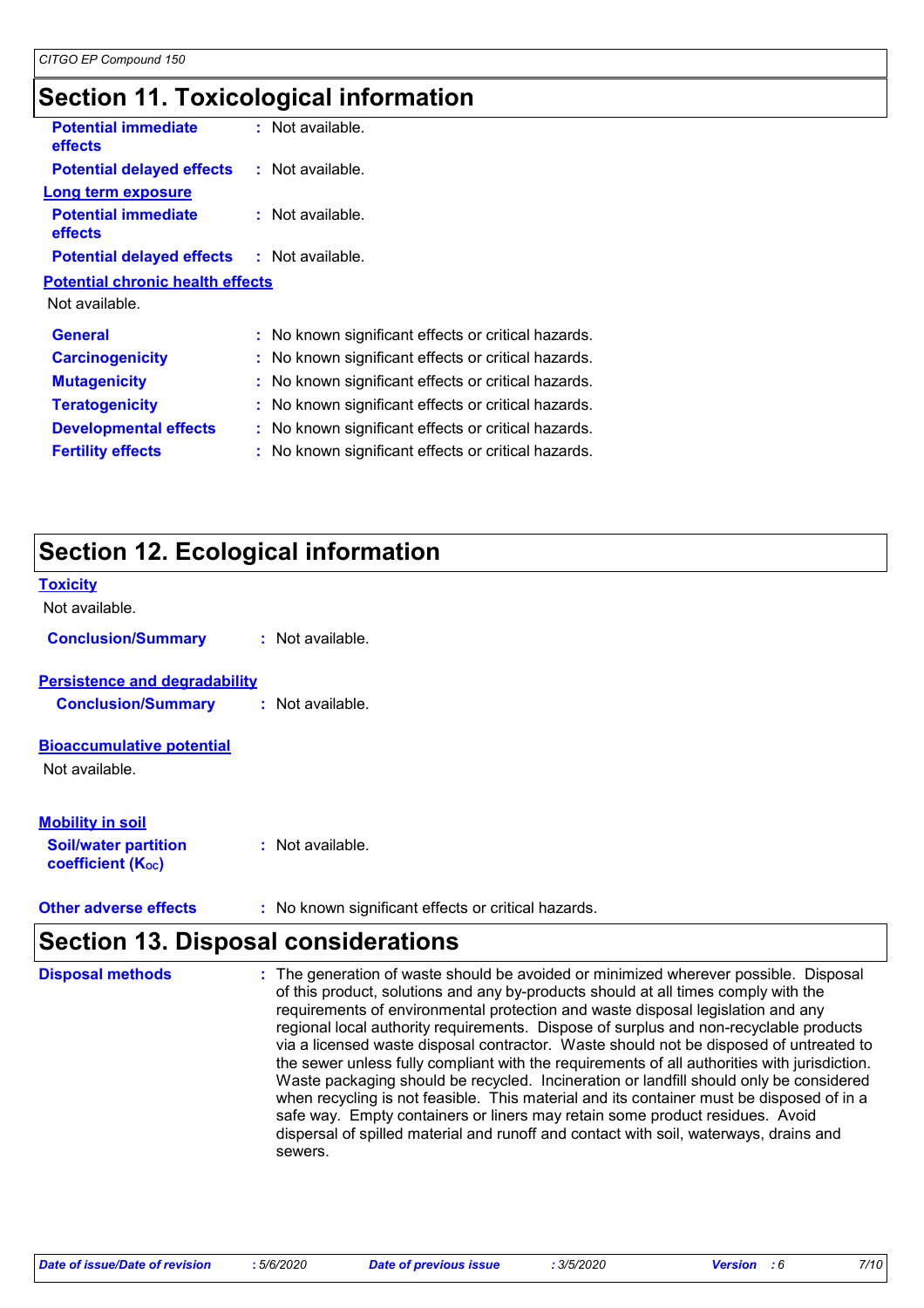### **Section 14. Transport information**

|                                      | <b>DOT Classification</b> | <b>IMDG</b>              | <b>IATA</b>    |
|--------------------------------------|---------------------------|--------------------------|----------------|
| <b>UN number</b>                     | Not regulated.            | Not regulated.           | Not regulated. |
| <b>UN proper</b><br>shipping name    |                           |                          |                |
| <b>Transport</b><br>hazard class(es) |                           |                          |                |
| <b>Packing group</b>                 | $\overline{\phantom{a}}$  | $\overline{\phantom{0}}$ | -              |
| Environmental<br>hazards             | No.                       | No.                      | No.            |

**Special precautions for user** : Transport within user's premises: always transport in closed containers that are upright and secure. Ensure that persons transporting the product know what to do in the event of an accident or spillage.

**Transport in bulk according to Annex II of MARPOL and the IBC Code :** Not available.

### **Section 15. Regulatory information**

**U.S. Federal regulations : United States inventory (TSCA 8b)**: All components are listed or exempted. This material is classified as an oil under Section 311 of the Clean Water Act (CWA) and the Oil Pollution Act of 1990 (OPA). Discharges or spills which produce a visible sheen on waters of the United States, their adjoining shorelines, or into conduits leading to surface waters must be reported to the EPA's National Response Center at (800) 424-8802.

| <b>SARA 302/304</b>                           |                   |
|-----------------------------------------------|-------------------|
| <b>Composition/information on ingredients</b> |                   |
| <b>SARA 304 RQ</b>                            | : Not applicable. |
| <b>SARA 311/312</b>                           |                   |
| <b>Classification</b>                         | : Not applicable. |
| <b>Composition/information on ingredients</b> |                   |
| No products were found.                       |                   |
| Stato roquistione                             |                   |

| <u>ulalu Tuhini mahalis</u> |                                      |
|-----------------------------|--------------------------------------|
| <b>Massachusetts</b>        | : None of the components are listed. |
| <b>New York</b>             | : None of the components are listed. |
| <b>New Jersey</b>           | : None of the components are listed. |
| <b>Pennsylvania</b>         | : None of the components are listed. |
|                             |                                      |

#### **California Prop. 65 Clear and Reasonable Warnings (2018)**

WARNING: This product can expose you to Ethyl acrylate, which is known to the State of California to cause cancer. For more information go to www.P65Warnings.ca.gov.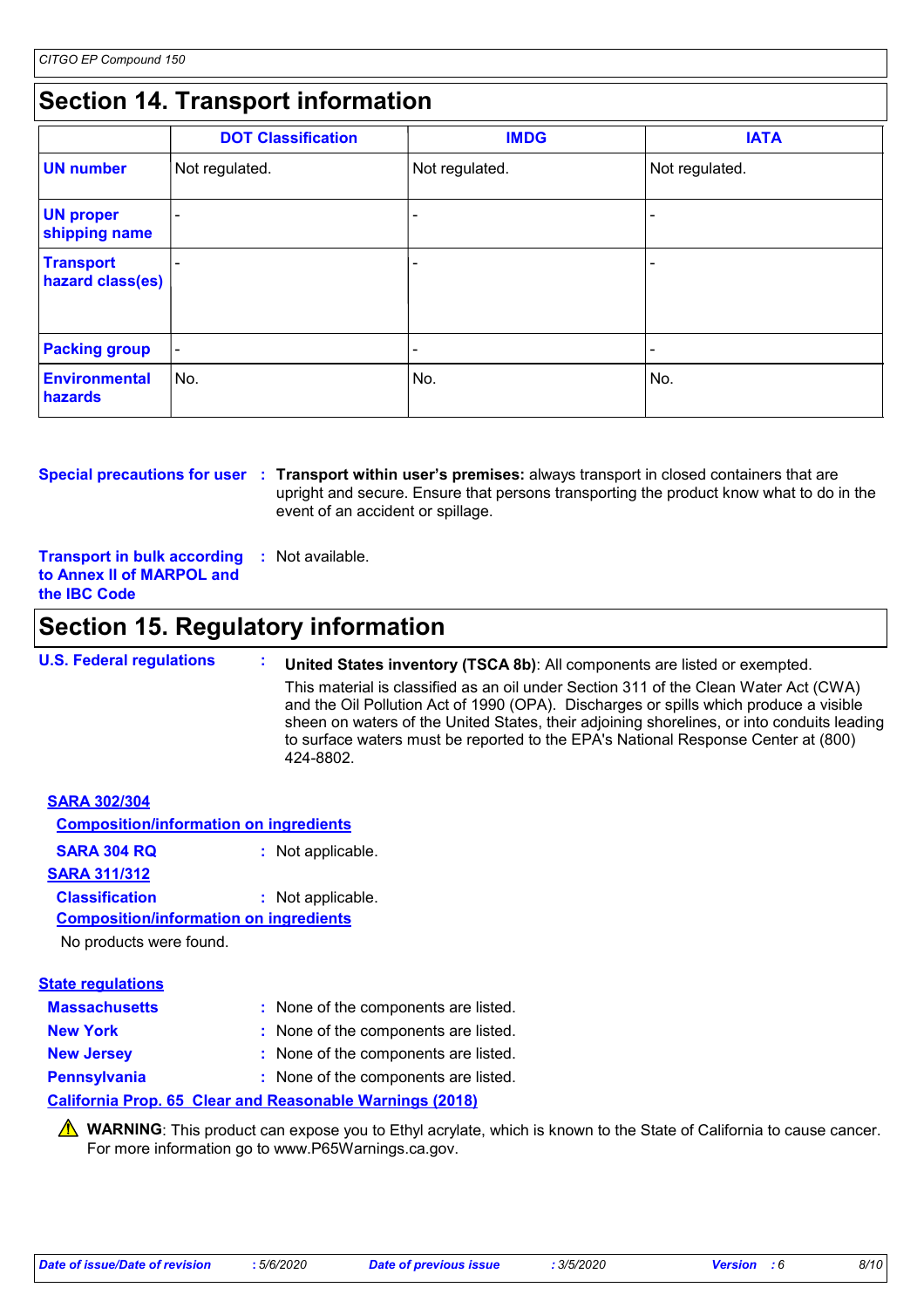### **Section 15. Regulatory information**

| <b>Ingredient name</b>           | $\frac{9}{6}$ | <b>Cancer</b>                            | <b>Reproductive</b>                                                                | <b>No significant risk</b><br>level | <b>Maximum</b><br>acceptable dosage<br>level |  |
|----------------------------------|---------------|------------------------------------------|------------------------------------------------------------------------------------|-------------------------------------|----------------------------------------------|--|
| ethyl acrylate                   | < 0.001       | Yes.                                     | No.                                                                                |                                     |                                              |  |
| <b>International requlations</b> |               |                                          |                                                                                    |                                     |                                              |  |
| <b>Inventory list</b>            |               |                                          |                                                                                    |                                     |                                              |  |
| <b>United States</b>             |               |                                          | : All components are listed or exempted.                                           |                                     |                                              |  |
| <b>Australia</b>                 |               |                                          | : All components are listed or exempted.                                           |                                     |                                              |  |
| <b>Canada</b>                    |               |                                          | : All components are listed or exempted.                                           |                                     |                                              |  |
| <b>China</b>                     |               | Not determined.                          |                                                                                    |                                     |                                              |  |
| <b>Europe</b>                    |               | All components are listed or exempted.   |                                                                                    |                                     |                                              |  |
| <b>Japan</b>                     |               |                                          | Japan inventory (ENCS): Not determined.<br>Japan inventory (ISHL): Not determined. |                                     |                                              |  |
| <b>Malaysia</b>                  |               | Not determined.                          |                                                                                    |                                     |                                              |  |
| <b>New Zealand</b>               |               | : All components are listed or exempted. |                                                                                    |                                     |                                              |  |
| <b>Philippines</b>               |               | All components are listed or exempted.   |                                                                                    |                                     |                                              |  |
| <b>Republic of Korea</b>         |               | : All components are listed or exempted. |                                                                                    |                                     |                                              |  |
| <b>Taiwan</b>                    |               | Not determined.                          |                                                                                    |                                     |                                              |  |
| <b>Thailand</b>                  |               | Not determined.                          |                                                                                    |                                     |                                              |  |
| <b>Turkey</b>                    |               | Not determined.                          |                                                                                    |                                     |                                              |  |
| <b>Viet Nam</b>                  |               | Not determined.                          |                                                                                    |                                     |                                              |  |

### **Section 16. Other information**

#### **National Fire Protection Association (U.S.A.)**



**Reprinted with permission from NFPA 704-2001, Identification of the Hazards of Materials for Emergency Response Copyright ©1997, National Fire Protection Association, Quincy, MA 02269. This reprinted material is not the complete and official position of the National Fire Protection Association, on the referenced subject which is represented only by the standard in its entirety.**

**Copyright ©2001, National Fire Protection Association, Quincy, MA 02269. This warning system is intended to be interpreted and applied only by properly trained individuals to identify fire, health and reactivity hazards of chemicals. The user is referred to certain limited number of chemicals with recommended classifications in NFPA 49 and NFPA 325, which would be used as a guideline only. Whether the chemicals are classified by NFPA or not, anyone using the 704 systems to classify chemicals does so at their own risk.**

#### **Procedure used to derive the classification**

|                                   | <b>Classification</b> | <b>Justification</b> |  |  |
|-----------------------------------|-----------------------|----------------------|--|--|
| Not classified.                   |                       |                      |  |  |
| <b>History</b>                    |                       |                      |  |  |
| <b>Date of printing</b>           | 5/6/2020<br>÷.        |                      |  |  |
| Date of issue/Date of<br>revision | 5/6/2020<br>÷.        |                      |  |  |
| Date of previous issue            | : 3/5/2020            |                      |  |  |
| <b>Version</b>                    | $\div$ 6              |                      |  |  |